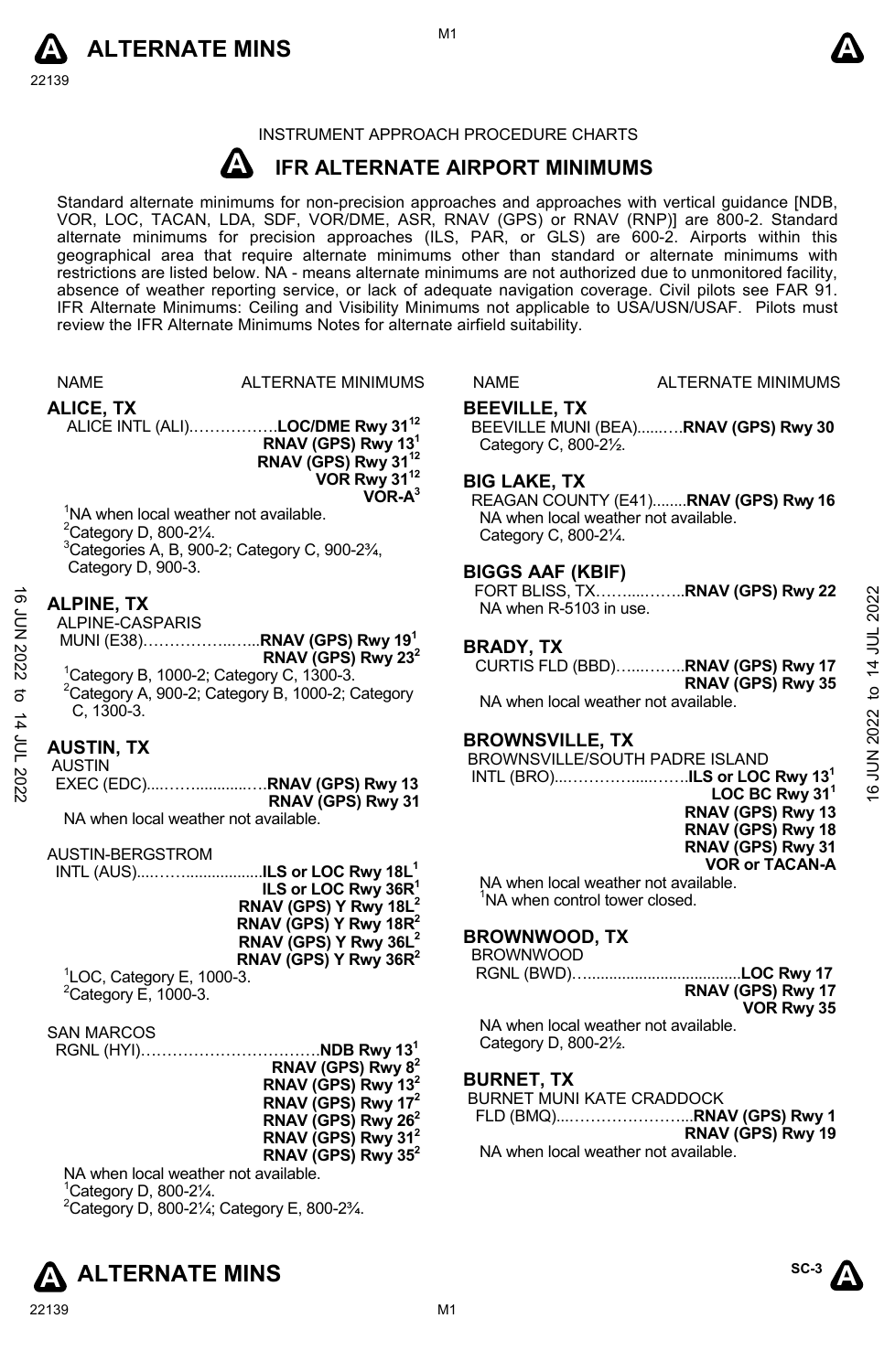

22139

NAME ALTERNATE MINIMUMS NAME ALTERNATE MINIMUMS

#### **CASTROVILLE, TX**

 CASTROVILLE MUNI (CVB)…………………...**RNAV (GPS) Rwy 16 RNAV (GPS) Rwy 34** 

NA when local weather not available. Category C, 900-2¼.

#### **COLEMAN, TX**

COLEMAN MUNI (COM)…….**RNAV (GPS) Rwy 15 RNAV (GPS) Rwy 331** 

NA when local weather not available. 1 Category C, 800-2¼.

#### **COMANCHE, TX**

 COMANCHE COUNTY-CITY (MKN)……….**RNAV (GPS) Rwy 17 RNAV (GPS) Rwy 35**  NA when local weather not available.

#### **CORPUS CHRISTI, TX**

|                    | <b>CORPUS CHRISTI</b>                                                                   | FORT HOOD/KILLEEN. TX                            |          |
|--------------------|-----------------------------------------------------------------------------------------|--------------------------------------------------|----------|
|                    |                                                                                         | <b>ROBERT GRAY</b>                               |          |
|                    | ILS or LOC Rwy 36 <sup>24</sup>                                                         | ILS or LOC Rwy 15 $^{\rm h}$<br>AAF (GRK)        |          |
|                    | LOC Rwy $31^2$                                                                          | ILS or LOC Rwy 33 <sup>1</sup>                   |          |
|                    | RNAV (GPS) Rwy 18 <sup>3</sup>                                                          | RNAV (GPS) Rwy 15 <sup>2</sup>                   |          |
| ಹೆ                 | RNAV (GPS) X Rwy 31 <sup>3</sup>                                                        | RNAV (GPS) Rwy 33 <sup>2</sup>                   |          |
|                    | RNAV (GPS) Y Rwy 13 <sup>3</sup>                                                        | $\degree$ LOC, Category E, 800-2 $\frac{1}{2}$ . | 2022     |
|                    | RNAV (GPS) Y Rwy 31 <sup>3</sup>                                                        | $2$ Category E, 800-2 $\frac{1}{2}$ .            |          |
|                    | RNAV (GPS) Y Rwy 36 <sup>3</sup>                                                        |                                                  |          |
| 70N 2022           | VOR or TACAN Rwy 1834                                                                   | <b>FORT STOCKTON, TX</b>                         | 14 JUL   |
|                    | $^1$ ILS, LOC, Category C, 800-2 $\frac{1}{4}$ ;                                        | FORT STOCKTON-PECOS                              |          |
| ಕ                  | Category D, 800-21/ <sub>2</sub> ; Category E, 800-23/4.                                |                                                  | đ        |
|                    | <sup>2</sup> LOC, Category C, 800-21/ <sub>4</sub> ; Category D, 800-21/ <sub>2</sub> ; | RNAV (GPS) Rwy 30 <sup>1</sup>                   |          |
|                    | Category E, 800-2 <sup>3</sup> / <sub>4</sub> .                                         | VOR Rwy 12                                       |          |
| וחר <del>ג</del> ו | <sup>3</sup> Category C, 800-21/4; Category D, 800-21/2;                                | Category D, 800-21/2.                            | JUN 2022 |
|                    | Category E, 800-23/4.                                                                   | NA when local weather not available.             |          |
| -2022              | <sup>4</sup> NA when local weather not available.                                       |                                                  |          |
|                    |                                                                                         | ---------------                                  | ۿ        |

- Category D, 800-2½; Category E, 800-2¾.
- LOC, Category C, 800-2 $\frac{1}{4}$ ; Category D, 800-2 $\frac{1}{2}$ ; Category E, 800-2¾.
- 
- $3$ Category C, 800-21⁄<sub>4</sub>; Category D, 800-21⁄<sub>2</sub>; Category E, 800-2¾.
- 4 NA when local weather not available.

#### **COTULLA, TX**

 COTULLA-LA SALLE COUNTY (COT)……………………………….**VOR-A**  NA when local weather not available.

#### **DEL RIO, TX**

DEL RIO INTL (DRT)………..**RNAV (GPS) Rwy 131** 

**VOR-A23**

NA when local weather not available. Category D, 800-2¼. NA when Del Rio APP CON closed. Category C, 800-2 $\frac{1}{4}$ . Category D, 800-2 $\frac{1}{2}$ .

## **EDINBURG, TX**

SOUTH TEXAS INTL AT EDINDBURG (EBG)...…....…**RNAV (GPS) Rwy 14 RNAV (GPS) Rwy 32** 

Category D, 800-2¼.

#### **EL PASO, TX**

EL PASO INTL (ELP)...……….**ILS or LOC Rwy 221 LOC/DME Rwy 42 RADAR-134** 

**RNAV (GPS) Rwy 26R2 RNAV (GPS) X Rwy 42 RNAV (GPS) Y Rwy 222 RNAV (GPS) Y Rwy 26L2** 

**VOR Rwy 26L3**

 $^{1}$ LOC, Category D, 800-21⁄<sub>4</sub>; Category E, 800-21⁄<sub>2</sub>. Category D, 800-2¼. 3 Category D, 800-2¼; Category E, 800-2½. 4 NA when local weather not available.

#### **FALFURRIAS, TX**

```
BROOKS
```
COUNTY (BKS)...…………….**RNAV (GPS) Rwy 17 RNAV (GPS) Rwy 35** 

Category C, 900-2½; Category D, 900-2¾.

#### **FORT HOOD/KILLEEN, TX**

# ROBERT GRAY<br>AAF (GRK)

| AAF (GRK)………………… <b>LS or LOC Rwy 15<sup>1</sup></b> |                                |
|------------------------------------------------------|--------------------------------|
|                                                      | ILS or LOC Rwy 33 <sup>1</sup> |
|                                                      | RNAV (GPS) Rwy $15^2$          |
|                                                      | RNAV (GPS) Rwy 33 <sup>2</sup> |
| ${}^{1}_{2}$ LOC, Category E, 800-2 $\frac{1}{2}$ .  |                                |
| $2Cother = C0 = 0.0024$                              |                                |

## **FORT STOCKTON, TX**

#### **FREDERICKSBURG, TX**  GILLESPIE

| UILLEOFIE |                   |
|-----------|-------------------|
|           |                   |
|           | RNAV (GPS) Rwy 32 |
|           | <b>VOR/DME-A</b>  |

NA when local weather not available. Category C, 900-2½.

### **GEORGETOWN, TX**

#### **GEORGETOWN**

### MUNI (GTU)...……………...**RNAV (GPS) Rwy 111**

**RNAV (GPS) Rwy 18 RNAV (GPS) Rwy 291 RNAV (GPS) Rwy 36** 

#### Category D, 900-2¾. <sup>1</sup>NA when local weather not available.

**ALTERNATE MINS** And  $\overline{S^{C-3}}$   $\overline{A}$ 

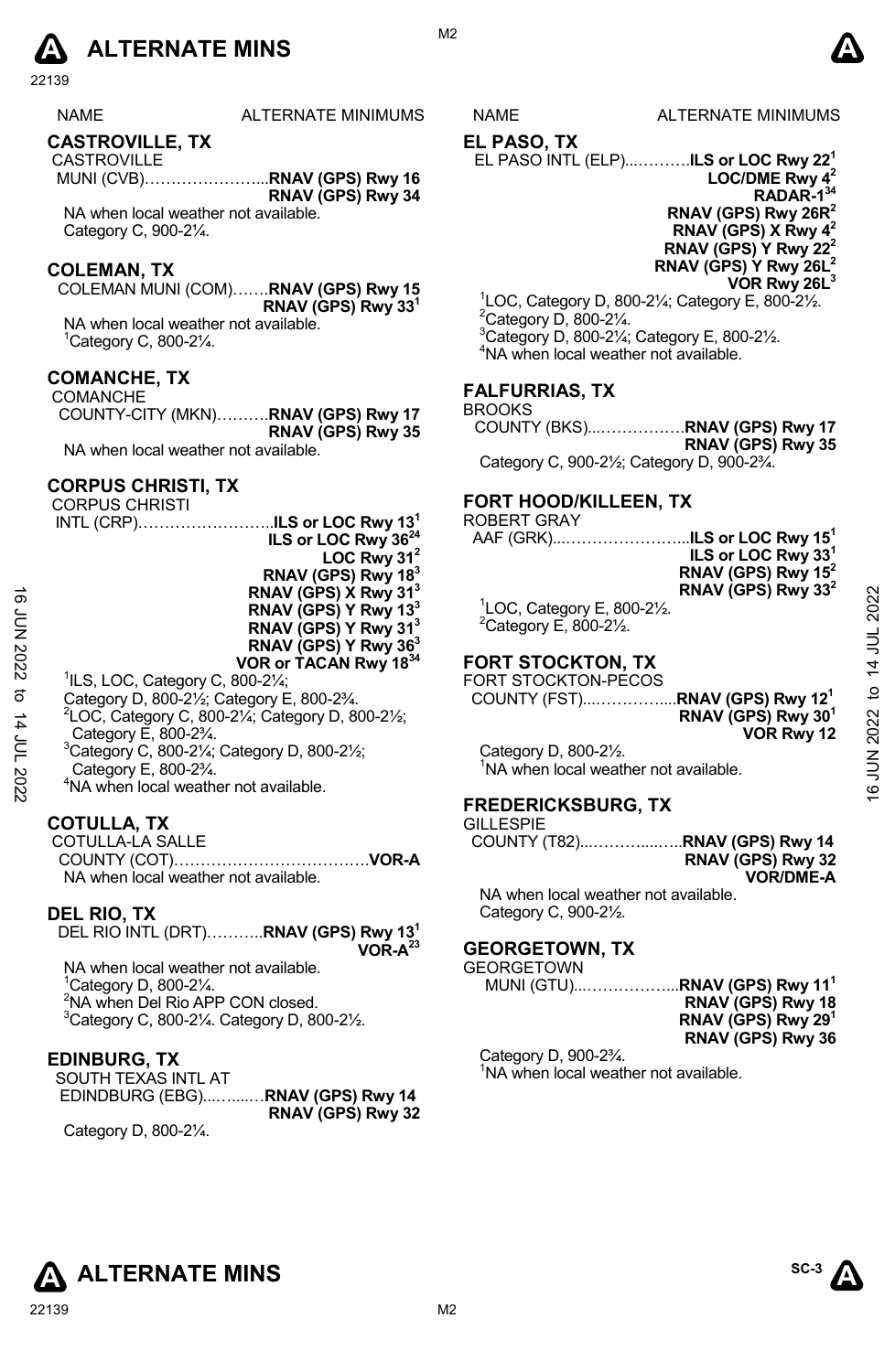# **A** ALTERNATE MINS  $\bullet$

22139

- NAME ALTERNATE MINIMUMS NAME ALTERNATE
- **HARLINGEN, TX**  VALLEY INTL (HRL)………**ILS or LOC Rwy 17R12 LOC/DME BC Rwy 35L1 RNAV (GPS) Rwy 17L2 RNAV (GPS) Rwy 35R2 RNAV (GPS) Y Rwy 13 RNAV (GPS) Y Rwy 17R12** 
	- **RNAV (GPS) Y Rwy 35L12 VOR Rwy 17L2**

**VOR/DME Y or TACAN Rwy 3123** <sup>1</sup>NA when control tower closed. <sup>2</sup>NA when local weather not available.  ${}^{3}$ Categories A, B, 1000-2;

Categories C, D, 1000-3.

#### **HEBRONVILLE, TX**

JIM HOGG COUNTY (HBV)..……………**RNAV (GPS) Rwy 13**  NA when local weather not available.

#### **HONDO, TX**

SOUTH TEXAS RGNL AT HONDO (HDO).………....**RNAV (GPS) Rwy 17L RNAV (GPS) Rwy 35R**  NA when local weather not available.

## **INGLESIDE, TX**

MC CAMPBELL-PORTER (TFP).…………….**RNAV (GPS) Rwy 13 RNAV (GPS) Rwy 31**  NA when local weather not available. Category C, 900-2½; Category D, 1000-3.

## **KENEDY, TX**

KENEDY

RGNL (2R9)....…….............….**RNAV (GPS) Rwy 34**  NA when local weather not available.

#### **KERRVILLE, TX**

KERRVILLE MUNI/LOUIS SCHREINER FLD (ERV).…….……………..**RNAV (GPS) Rwy 121 RNAV (GPS) Rwy 302 VOR-A3**

NA when local weather not available. 1 Category C, 800-2¼; Category D, 1000-3.  $2$ Category C, 800-2 $\frac{1}{4}$ .

 $3$ Categories A, B, 900-2, Category C, 900-2 $\frac{1}{2}$ .

#### **LAMPASAS, TX**

LAMPASAS (LZZ).………..............................**VOR-A**  NA when local weather not available.

#### **LAREDO, TX**  LAREDO

INTL (LRD)...……….........….**ILS or LOC Rwy 18R12** LOC BC Rwy 36L<sup>12</sup> **RNAV (GPS) Rwy 143 RNAV (GPS) Rwy 18L3 RNAV (GPS) Rwy 18R3 RNAV (GPS) Rwy 323 RNAV (GPS) Rwy 36L3 VOR or TACAN Rwy 143 VOR or TACAN Rwy 323**

<sup>1</sup>NA when control tower closed.

 $^{2}$ LOC, Category D, 800-2¼; Category E, 800-2½.  $3$ Category D, 800-21⁄<sub>4</sub>; Category E, 800-21⁄<sub>2</sub>.

#### **LLANO, TX**

LLANO MUNI (AQO)…………**RNAV (GPS) Rwy 17 VOR Rwy 31 VOR-A** 

NA when local weather not available.

#### **MARFA, TX**

MARFA MUNI (MRF)…………**RNAV (GPS) Rwy 31 VOR Rwy 31** 

Category D, 1000-3.

## **MC ALLEN, TX**

MC ALLEN MILLER INTL (MFE)……………………..**ILS or LOC Rwy 141 ILS or LOC Rwy 321 RNAV (GPS) Rwy 142 RNAV (GPS) Rwy 322 VOR Rwy 142**  16 JUN 2022 to 14 JUL 202216 JUN 2022 to 14 JUL 2022

**VOR Rwy 322** 

NA when local weather not available. 1 ILS, Category D, 700-2¼; LOC, Category D, 800-  $2\frac{1}{4}$ .  $2$ Category D, 800-2 $\frac{1}{4}$ .

#### **MIDLAND, TX**

| MIDLAND |  |  |  |  |  |
|---------|--|--|--|--|--|
|         |  |  |  |  |  |

MIDLAND AIRPARK (MDD)…………….**RNAV (GPS) Rwy 251 RNAV (GPS) Rwy 34 VOR Rwy 251**  NA when local weather not available. <sup>1</sup>Category D, 900-3.

MIDLAND INTL AIR AND SPACE PORT (MAF)…………………..**ILS or LOC Rwy 1012**

**VOR or TACAN Rwy 34L3**

**VOR or TACAN Rwy 16R3** 1 ILS, Category D, 700-2; Category E, 800-2½; LOC, Category E, 800-2½. <sup>2</sup>NA when control tower closed.  $3$ Category E, 800-2 $\frac{1}{2}$ .

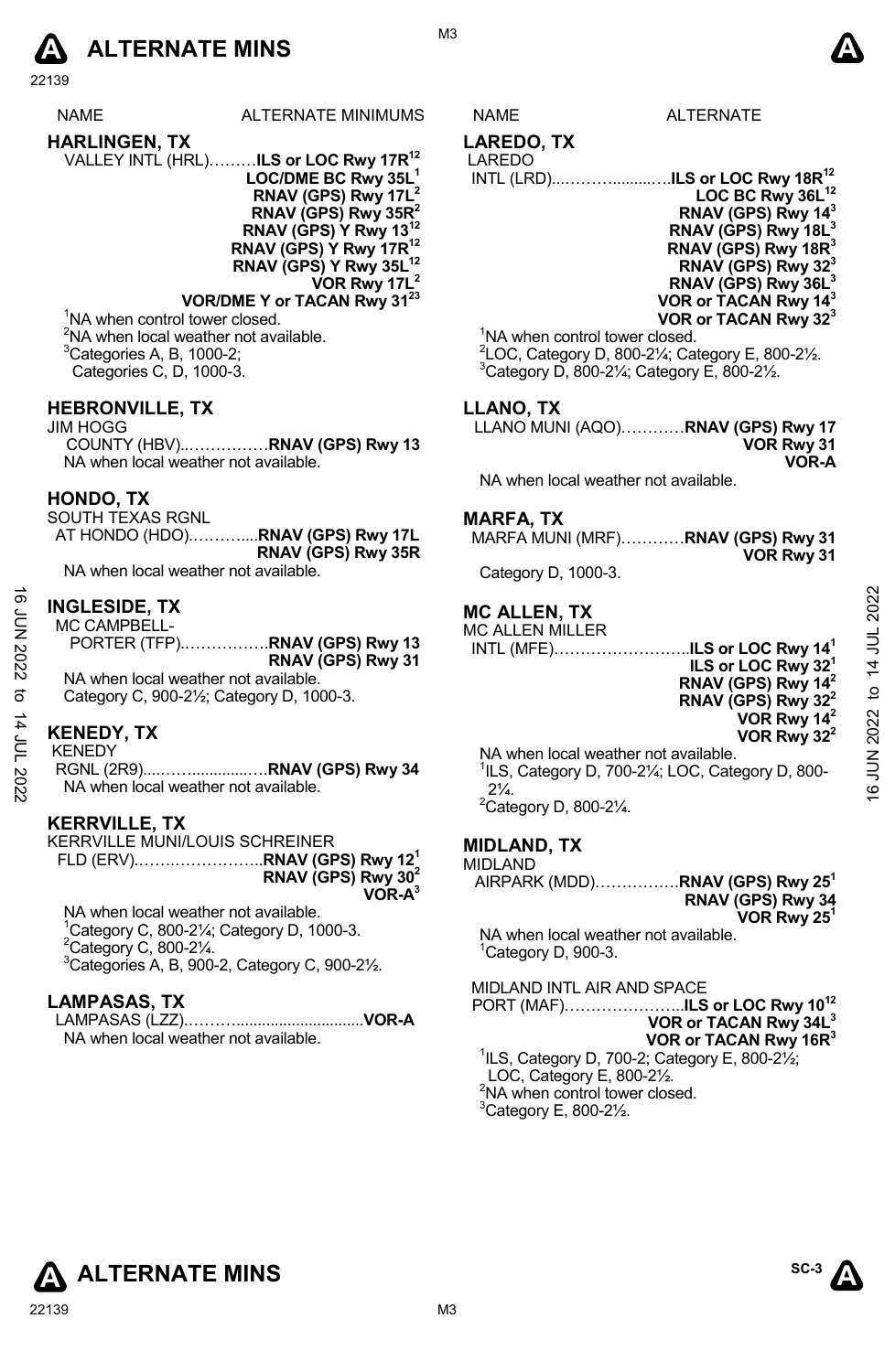

22139

| TERNATE MINIMUMS | ١M |  |
|------------------|----|--|
|                  |    |  |

## **NEW BRAUNFELS, TX**

- NEW BRAUNFELS NTL (BAZ)..……………….…..**RNAV (GPS) Rwy 13 RNAV (GPS) Rwy 17** 
	- **RNAV (GPS) Rwy 31** 
		- **RNAV (GPS) Rwy 35**
	- NA when local weather not available.

#### **ODESSA, TX**

ODESSA-SCHLEMEYER FLD (ODO)…………………….**RNAV (GPS) Rwy 11 RNAV (GPS) Rwy 20 RNAV (GPS) Rwy 29 VOR-A** 

NA when local weather not available.

#### **PECOS, TX**

PECOS MUNI (PEQ)…………**RNAV (GPS) Rwy 14 RNAV (GPS) Rwy 32**  NA when local weather not available. Category C, 800-2¼; Category D, 800-2½.

#### **PLEASANTON, TX**

- PLEASANTON
	- MUNI (PEZ).…………………**RNAV (GPS) Rwy 34**  NA when local weather not available.

#### **PORT ARANSAS, TX**

| MUSTANG                              |                              |
|--------------------------------------|------------------------------|
|                                      | BEACH (RAS)RNAV (GPS) Rwy 12 |
|                                      | RNAV (GPS) Rwy 30            |
| NA when local weather not available. |                              |

# **PORT ISABEL, TX**

- PORT ISABEL-CAMERON
- COUNTY (PIL)..……………..**RNAV (GPS) Rwy 13**  NA when local weather not available.

#### **ROBSTOWN, TX**  NUECES

| ບ∟ບ∟ບ                                |                   |
|--------------------------------------|-------------------|
| COUNTY (RBO)RNAV (GPS) Rwy 13        |                   |
|                                      | RNAV (GPS) Rwy 31 |
| NA when local weather not available. |                   |

#### **ROCKPORT, TX**

| ARANSAS                              |                               |
|--------------------------------------|-------------------------------|
|                                      | COUNTY (RKP)RNAV (GPS) Rwy 14 |
|                                      | RNAV (GPS) Rwy 18             |
|                                      | RNAV (GPS) Rwy 32             |
|                                      | RNAV (GPS) Rwy 36             |
|                                      | VOR or TACAN-A <sup>1</sup>   |
| NA when local weather not available. |                               |

1 Category C, 800-2¼.

#### **ROCKSPRINGS, TX**

EDWARDS COUNTY (ECU)………………………..**VOR Rwy 14**  NA when local weather not available.



# **SAN ANGELO, TX**

#### SAN ANGELO RGNL/ MATHIS FLD (SJT)….........**ILS Y or LOC Y Rwy 312**

**NDB Rwy 33 RADAR-134 RNAV (GPS) Rwy 35 RNAV (GPS) Rwy 185 RNAV (GPS) Rwy 215 RNAV (GPS) Rwy 365 VOR/DME or TACAN Rwy 35**

 $1$ LOC, Category D, 800-2 $\frac{1}{2}$ , Category E, 800-2 $\frac{3}{4}$ . <sup>2</sup>LOC, NA when control tower closed. <sup>3</sup>NA when control tower closed. 4 Category D, 800-2½. 5 Category D, 800-2½; Category E, 800-2¾.

# **SAN ANTONIO, TX**

| BOERNE STAGE |                   |
|--------------|-------------------|
|              |                   |
|              | RNAV (GPS) Rwy 35 |

NA when local weather not available.

#### SAN ANTONIO

| ಹೆ             | PLEASANIUN.IX<br><b>PLEASANTON</b><br>MUNI (PEZ)RNAV (GPS) Rwy 34<br>NA when local weather not available. | INTL (SAT)ILS or LOC Rwy 4 <sup>1</sup><br>ILS or LOC Rwy $13R^2$<br>ILS or LOC Rwy 31L <sup>3</sup><br>RNAV (GPS) Y Rwy 4 <sup>4</sup>                                                   | 2022    |
|----------------|-----------------------------------------------------------------------------------------------------------|-------------------------------------------------------------------------------------------------------------------------------------------------------------------------------------------|---------|
| Ξ<br>Ξ<br>2022 | <b>PORT ARANSAS, TX</b><br><b>MUSTANG</b>                                                                 | RNAV (GPS) Y Rwy 13R <sup>5</sup><br>RNAV (GPS) Y Rwy 22 <sup>4</sup><br>RNAV (GPS) Y Rwy 31L <sup>4</sup>                                                                                | 14 JUL  |
| ನ<br>4         | RNAV (GPS) Rwy 30<br>NA when local weather not available.                                                 | ${}^{1}$ ILS, LOC, Category D, 800-2 $\frac{1}{4}$ .<br>$2$ LOC, Category D, 800-2 $\frac{1}{2}$ .<br>$3$ LOC, Category D, 800-2 $\frac{1}{4}$ .<br>$4$ Category D, 800-2 $\frac{1}{4}$ . | ₫       |
| 2007 דחי       | <b>PORT ISABEL, TX</b><br>PORT ISABEL-CAMERON                                                             | <sup>5</sup> Categories A, B, 900-2; Category C, 900-21/ <sub>2</sub> ;<br>Category D, 900-2 <sup>3</sup> / <sub>4</sub> .                                                                | JN 2022 |
|                | NA when local weather not available.                                                                      | SINTON TX                                                                                                                                                                                 |         |

#### **SINTON, TX**

| ALFRED C BUBBA |                   |
|----------------|-------------------|
|                |                   |
|                | RNAV (GPS) Rwy 32 |
|                | VOR Rwy 14        |

NA when local weather not available.

#### **TAYLOR, TX**  TAYLOR

| AILUR                                |            |
|--------------------------------------|------------|
| MUNI (T74) RNAV (GPS) Rwy 17         |            |
|                                      | VOR Rwy 17 |
| NA when local weather not available. |            |

**TEMPLE, TX** 

DRAUGHON-MILLER CENTRAL TEXAS RGNL (TPL)...………..**RNAV (GPS) Rwy 15 RNAV (GPS) Rwy 33**  Category D, 800-2¼.